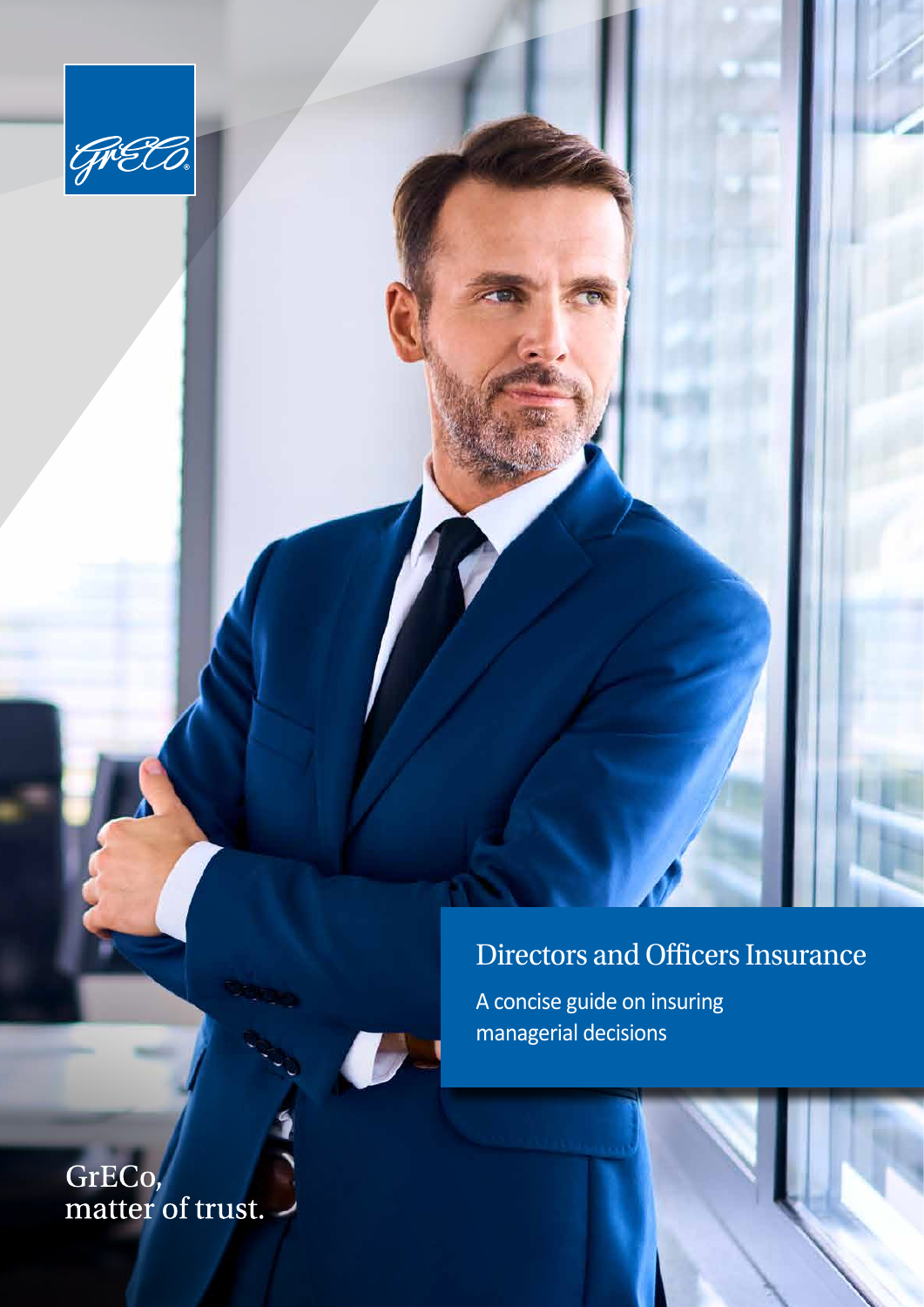Directors and Officers Insurance (D&O) is a liability product aimed at protecting senior staff in an organisation from their personal liability as a result of being named in a complaint against the company by an investor, a customer or another party who feels they have a grievance against the named party for something they have done and are directly linked to.

## How does it work?

The policy is split into three main areas which are as follows.

#### What is Directors and Officers Insurance?

This is the direct protection for the director or officer, they will have all of their legal bills paid for and will have the final settlement paid for as well (as long as their action wasn't against the law). This will have no deductible (franchise) and will be paid on a as required basis rather than as a lump sum at the end of the trial. This enables the individual to defend themselves without having to use their own assets such as house, car savings etc.

Side A Individual Directors and Officers Coverage

Side C Securities Entity **Coverage** 

This cover provided for the company in the event that they pay for the defence of the individuals in any ensuing court case. The cover is the same as for Side A, but in this case the company can appoint lawyers, consultants etc. and at the end ask for the full bill to be paid by the insurers. This will have a deductible (franchise) as it allows the company to choose their own methods of defence for the individuals so the insurers wish to make the company think about any defence they do make being viable and perhaps settling where there is not a strong case for defence.

Side B Company Reimbursement Coverage

> This covers the company in the event of a problem with their listing on a stock market. This could be due to poor performance making the value of the company drop, an issue with the information at the time of listing, misstatement of the annual report and accounts. In this case it will be the company who are sued, but it is very much tightly bound to the listing on a stock exchange (or debt issue) and the consequences for the holders of these shares (or debt) not the general public.







*Note – Side A and B only protect individuals and they must be named in any lawsuit. It is not a protection for the company itself. If the company wants to be protected from mistakes or other such by the company and its staff where the company itself is sued, this is best addressed by Professional Indemnity.*



#### What else can be covered?

D&O is a very wide product and as long as the abiding principle of It being for the individual directors or officers, then most things can be covered as long as they relate to the professional life of the individual at the named company.

Coverage for Fines and Penalties can be included where they are coverable by the law in your country of course (some countries will not allow this as they see the fines and penalties as personal punishments which insurance would negate some or all of the pain from).

Coverage for Individuals when they retire, Non-Executive Directors, Extradition costs, Employment Practices Claims, and many more can be added to the cover. It is a case of asking within the above parameters and most things are insurable as long as they are legal.

#### Generally what is excluded?

Anything that would be considered criminal is excluded on a settlement basis. It should be noted that the policy will still defend the individual on a presumption of innocence basis, but should they be found guilty there will be no cover for any fines, damages etc. they are liable for.

Deliberate acts of the company will not be covered in general where the company has set out to defraud or deliberately misinform their customers or investors, pollution and know previous issues are all generally excluded from the policy as well.

#### What is meant by Director or Officer?

Classic policies define this as a member of the main board or supervisory board of the company. However, in the intervening years the definition has become so broad that it generally means anyone with a managerial responsibility within the company, so theoretically this could mean the head of the cleaning team as much as the CEO.